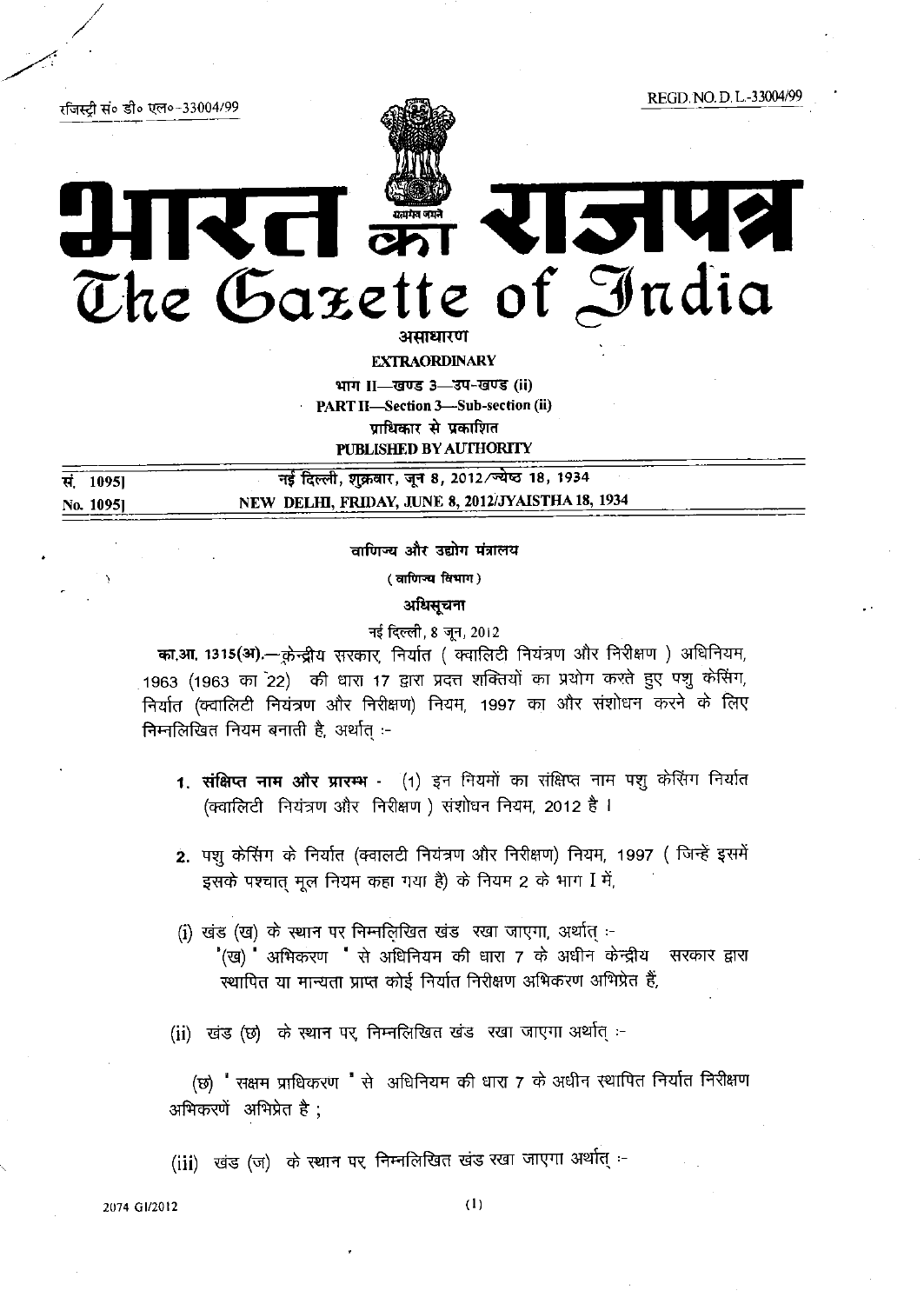(ज) आंत से पशु की श्वासनली या ग्रसिका या छोटी और बड़ी ऑंत अभिप्रेत हैं।

(iv) खंड (त) के पश्चात्, निम्नलिखित खंड रखा जाएगा अर्थात् :-

(1) अनुमोदित स्थापन से कोई भी परिसर जहाँ पशु केरिंग तैयार, संसाधित, पैक या भंडारण किया जाता हैं, अभिप्रेत है :

(v) खंड (झ) के पश्चात्, निम्नलिखित खंड रखा जाएगा, अर्थात् :-

(द) सक्षम कार्मिक से ऐसा व्यक्ति अभिप्रेत है जिसका यह उत्तरदायित्व होगा कि वह स्थापन में सभी आवश्यक उपाय करेंगे जिनसे पशु केसिंग उत्पादन की सभी अवस्थाओं में अपेक्षाओं की पूर्ति हो :

3. मूल नियमों के, भाग 1 में, नियम 3 के स्थान पर निम्नलिखित नियम रखा जाएगा, अर्थात :-

" 3. (1) " स्थापन में यह सुनिश्चित करने का प्राथमिक उत्तरदायित्व होगा कि निर्यात के लिए आशयित पश् केसिंग का स्वास्थ्यकर दशाओं के अधीन उत्पादन, भण्डारण और परिवहन के सभी स्तरों पर हथालन और संसाधित किया गया है जो इन नियमों के अधीन अधिकथित स्वास्थ्य अपेक्षाओं को पूरा करती है और उत्पादन अधिनियम की धारा 6 के अधीन निर्धारित केन्द्रीय सरकार द्वारा आदेश में दिए गए विनिर्देशों के अनूरुप होने की पुष्टि करता है ।

(2) यूरोपियन संघ को निर्यात के लिए , नियमित मानीटरिंग द्वारा सक्षम प्राधिकारी यह सुनिश्चित करेगा कि स्थापन में खाद्य सुरक्षा प्रबंधन प्रणाली आधारित आवश्यकताओं का नियमानुसार अनुपालन किया जा रहा है ।

(3) यूरोपियन संघ से इतर देशों को निर्यात हेतू परेषणावार निरीक्षण के माध्यम से सक्षम प्राधिकारी यह सुनिश्चित करेगा कि प्रत्येक परेषण में केन्द्रीय सरकार द्वारा अनुमोदित मानक मापदंडों का पूर्ण रुप से पालन किया जा रहा है। यूरोपियन संघ से इतर देशों को जो प्रसंस्करणकर्ता निर्यात करते हैं वे अनुकत्म के तौर पर खाद्य सूरक्षा आधारित प्रबंधन प्रणाली के अंतर्गत अपने स्थापन को अनुमोदित करवाने का विकल्प) चुन सकते हैं ।

प्रभावी मानीटरिंग के लिए इस संबंध में निर्यात निरीक्षण परिषद  $\left( 4\right)$ योजना की आवश्यक निर्देश जारी करेगी ।"

4. मूल नियमों के भाग- 1 के नियम 5 के स्थान पर निम्नलिखित नियम- रखा जाएगा. अर्थात् :-

5. (1) केन्द्रीय सरकार या किसी राज्य सरकार के द्वारा वाणिज्यिक और पर्यावरण संरक्षण उपायों से संबंधित समय-समय पर जो कानूनी निर्बन्धनों को लगाया गया है, उनका सतत कड़ाई से पालन किया जाएगा।

(2) अनुमोदित स्थापन यह सुनिश्चित करेगे कि उनके सक्षम प्राधिकारी पशु केसिंग की उत्पादन की सभी अवस्थाओं में अधिसूचना में दी गयी अपेक्षाओं की पूर्ति के लिए सभी आवश्यक उपाय कर रहे हैं । उक्त व्यक्ति निम्नलिखित अपेक्षाओं पर आधारित स्वयं जाँच-पड़ताल भी करें, अर्थात :-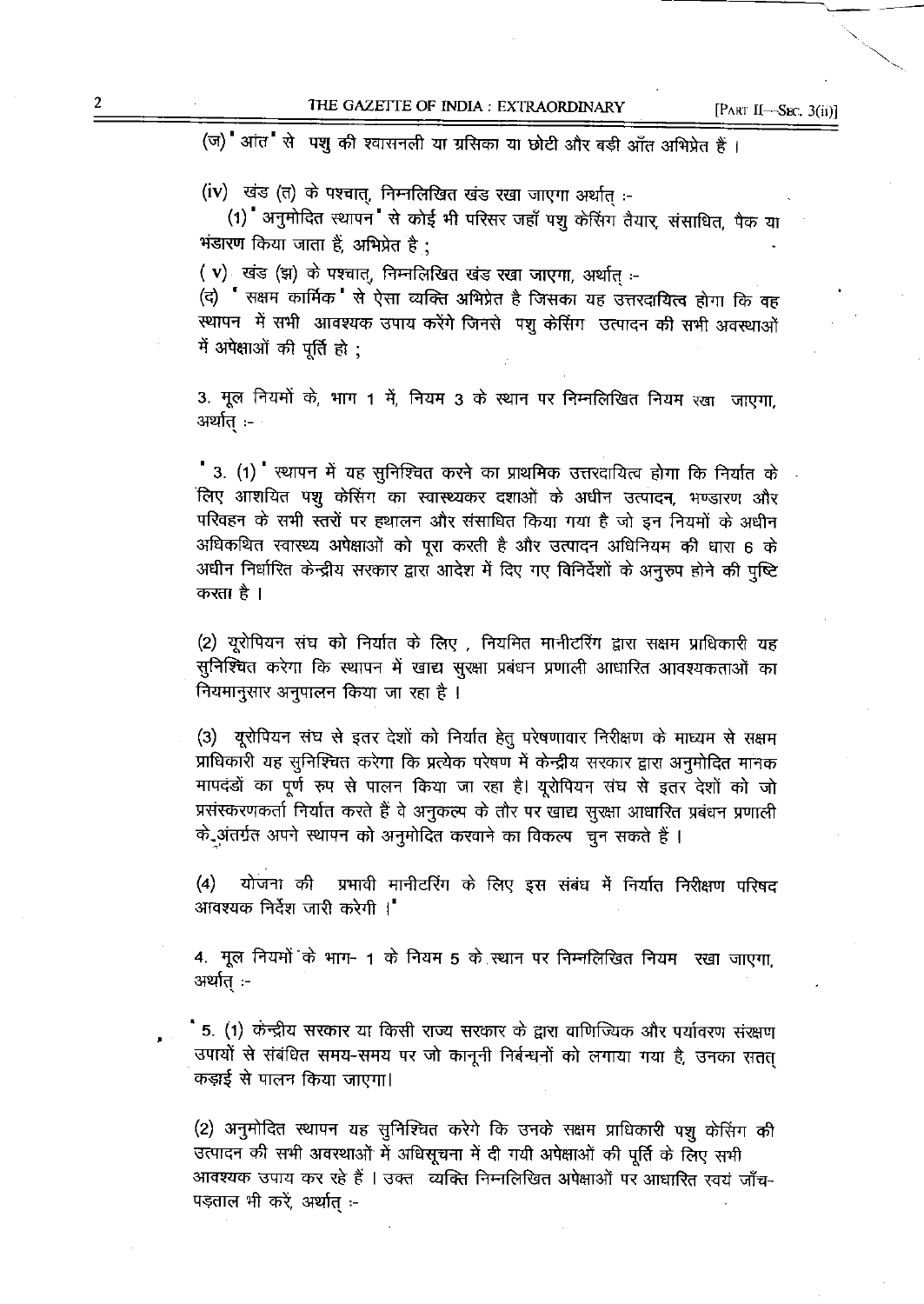(क) अपने स्थापनों में उपयोग की गयी विनिर्माण प्रक्रिया आधारित संबंधी जटिल बिन्दुओं का चिन्हीकरण

(ख) ऐसे जटिल बिन्दुओं की मानीटरिंग और जाँच प्रक्रिया की स्थापना और कार्यान्वयन होता हो,

(ग) साफ करने और कीटाणुरहित करने की प्रक्रिया की जाँच पडताल के लिए तथा इस अधिसूचना की तथा आयातकर्ता देशों की अपेक्षाओं के अनुपालन के लिए प्रयुक्त जो तरीका अपनाया गया हो उसके अनुसार सक्षम प्राधिकारी के प्रतिनिधि के माध्यम से जाँच के लिए परिषद अनुमोदित प्रयोगशाला में विश्लेषण नमूने लिए जाएं,

(घ) एक लेखा रजिस्टर में न मिट सकने वाला लिखित अभिलेख रखा जाए, जो पूर्व वर्णित बिन्दुओं सहित सक्षम प्राधिकारी के समक्ष प्रस्तुत किए जाने की दृष्टि से और विभिन्न जांच पड़ताल और परीक्षणों का अभिलेख कम से कम दो वर्षों के लिए रखा जाएगा.

- यदि अपने जाँच परिणाम या कोई सूचना जो किसी उपरोक्त निर्दिष्ट व्यक्ति जो कि  $(3)$ उसके लिए जिम्मेदार है और स्वास्थ्य के जोखिम को बताने में सक्षम है या उसके होने के विषय में संभावना व्यक्त कर सकता है, समुचित मान्यता प्राप्त उपायों को सक्षम प्राधिकारी के द्वारा अधिकारिक पर्यवेक्षण में लिया जाएगा।
- सक्षम प्राधिकारी उन स्थापनों का अनुमोदन या नवीनीकरण करेगा जिनके बारे में वह  $\left( 4\right)$ संतुष्ट होगा कि यह स्थापन के कार्यों के प्रकार को ध्यान में रखकर उनकी आवश्यकताओं को पूरा कर सकते हैं या फिर कोई और कार्य जो कि अनुमोदित कार्यों के अतिरिक्त है तो उनके लिए विनिर्दिष्ट अनुमोदन इस कार्य के लिए सक्षम प्राधिकारी से प्राप्त करना होगा।
- सक्षम प्राधिकारी स्थापन के अनुमोदन या नवीनीकरण के लिए कृषि मंत्रालय राज्य या  $(5)$ केन्द्रीय स्तर पर और या भारत के खाद्य सुरक्षा और मानक प्राधिकरण के प्रतिनिधियों की सहायता ले सकता है।
- $(6)$ यदि अनुमोदन या नवीनीकरण से संबंधित आवश्यकताओं को पुरा नहीं किया जा सकता है तो सक्षम प्राधिकारी द्वारा आवश्यक उपाय किए जाएंगे ।
- $(7)$ निर्यात निरीक्षण अभिकरण अनुमोदित स्थापनों की एक सूची बनाएगा जिसमें प्रत्येक का एक प्राधिकृत नंम्बर होगा और एक अधिसूचना अपने अनुमोदित स्थापनों की सूची से समुचित प्राधिकारियों और पश्चातवर्ती परिवर्तनों की जारी होगी।
- स्थापन का निरीक्षण और मानीटरिंग को मान्यता प्राप्त सक्षम प्राधिकरण द्वारा नियमित  $(8)$ रुप से किया जाएगा और उसे सक्षम प्राधिकारी को किसी भी समय स्थापन के लिए भी भाग में अधिसूचना को लागू करने के संबंध में जाने और अभिलेख देखने की स्वतंत्रता होगी।
- निर्यातक या प्रसंस्करणकर्ता के आवेदन पर सक्षम प्राधिकारी सुसंगत मानकों के  $(9)$ आवश्यकता के अनुरुप स्वयं संतुष्ट होने पर प्रमाणपत्र जारी करेगा।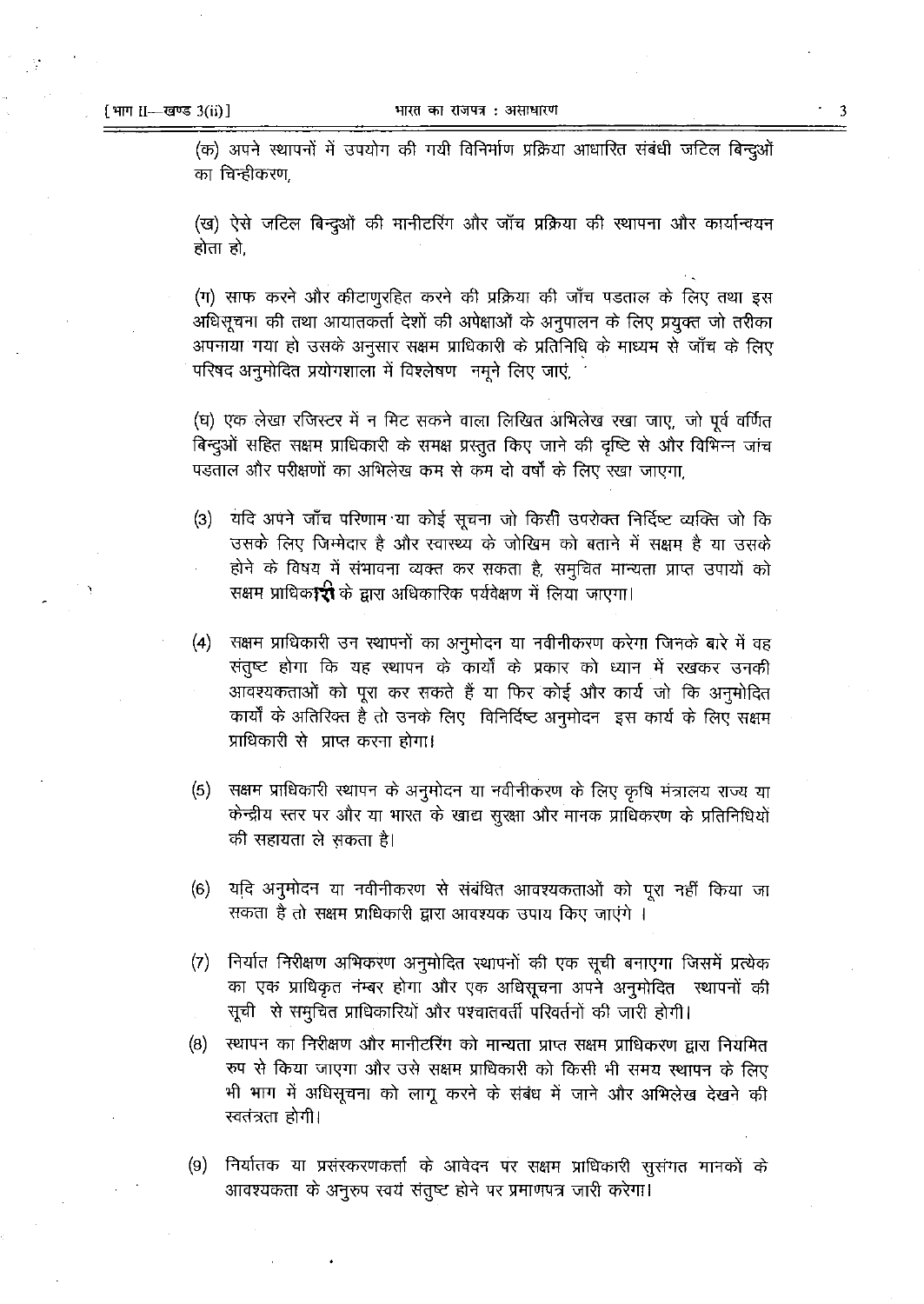THE GAZETTE OF INDIA : EXTRAORDINARY

मूल नियम के भाग- 1 में नियम 6 के स्थान पर, निम्नलिखित नियम रखा 5. जाएगा,अर्थात

(1) आवेदन के प्राप्त होने पर, जब अभिकरण संतुष्टि होगी कि उपरोक्त संदर्भ में निरीक्षण नियमानुसार किया गया है पशु केसिंग परेषण संसाधन और पैकिंग विनिर्दिष्ट रुप में है तब पशु स्वास्थ्य का प्रमाणपत्र जैसा कि अनुसूची/प्रपत्र में दिया गया है के अनुसार अभिकरण के लिए पर्यवेक्षण, निरीक्षण और नियमों का अनुपालन सुनिश्चित करना विधिपूर्ण होगा,

(2) उपनियम- (1) में निर्दिष्ट स्वास्थ्य प्रमाणपत्र जारी करने के लिए रुपए पाँच सौ की राशि संग्रहित की जाएगी।

(3) जहाँ पर अभिकरण का ऐसा समाधान नहीं होता है, वह स्वारथ्य प्रमाणपत्र जारी करने से इंकार कर सकता है और ऐसे इंकार के कारणों सहित लिखित सूचना परेषण के निरीक्षण के तत्काल बाद निर्यातक को दी जाएगी।

(4) सुखे पशु केसिंग की स्वास्थ्य प्रमाणपत्र की वैद्यता अधिकतम 90 दिन और नमक लगे पश केसिंग की 45 दिनों की होगी जैसाकि आयातक द्वारा निर्घारित किया गया हो, या जो भी पहले लागू हो।

(5) यदि परेषण को वैद्य प्रमाणपत्र अवधि के दौरान नहीं भेजा गया, निर्यातक को यह अनुमति होगी कि वह प्रमाणपत्र को पुनः वैद्यता प्रदान करने के लिए प्रस्तुत कर सके। ऐसे मामलों में सूखे पशु केरिंग्ग के लिए 45 दिन और नमक लगे पशु केंसिंग के लिए वैधता होगी जो अंतिम तिथि मिजवाने के लिए आयातक द्वारा निर्धारित की गयी है। और

(6) प्रमाणपत्र की झुप्लीकेट प्रति पाँच सौ रुपए) के भुगतान पर जारी की जाएगी और यह घोषणा भी की जाएगी कि प्रमाणपत्र खो गया है या खराब हो गया था। यदि मूल प्रमाणपत्र मिल जाएगा तो उसे लौटा दिया जाएगा और डुप्लीकेट प्रमाणपत्र की वैधता मूल प्रमाणपत्र जैसी ही रहेगी।

6. मूल नियम के भाग- 1 में नियम 7 के स्थान पर, निम्नलिखित नियम रखा जाएगा, अर्थात्

7. (1) स्थापन के अनुमोदन या नवीनीकरण के आवेदन के साथ पाँच हजार रुपए का शुल्क स्थापन द्वारा और नियम 5 के उपनियम (4) के अनुसार किए गए प्रावधानों के लिए मानीटरिंग शुल्क प्रत्येक परेषण के लिए 0.2 प्रतिशत की दर से एफ ओ बी मूल्य की दर से या दो हजार रुपए जो अधिक हो निर्यात निरीक्षण अभिकरण को शुल्क संदत्त किया जायेगा ।

(2) परेषणावार निरीक्षण के मामले में 0.4 प्रतिशत निरीक्षण शुल्क एफओबी मूल्य की दर से याँ दो हजार रुपए जो भी अधिक हो का संदाय परेषण के लिए किया जाएगा।

टिप्पणः प्रत्येक परेषण के लिये संदेय फीस संसाधक द्वारा देय होगी की रकम को रुपए के निकटतम तक पूर्णांकित किया जाएगा और इस प्रयोजन के लिये जहां ऐसी राशि में रुपए का भाग सम्मिलित है वहां यदि ऐसा भाग 50 पैसे या अधिक है तो इसमें एक रुपए की वृध्दि कर दी जाएगी और यदि ऐसा भाग 50 पैसे से कम है तो इसे छोड़ दिया जायगा ।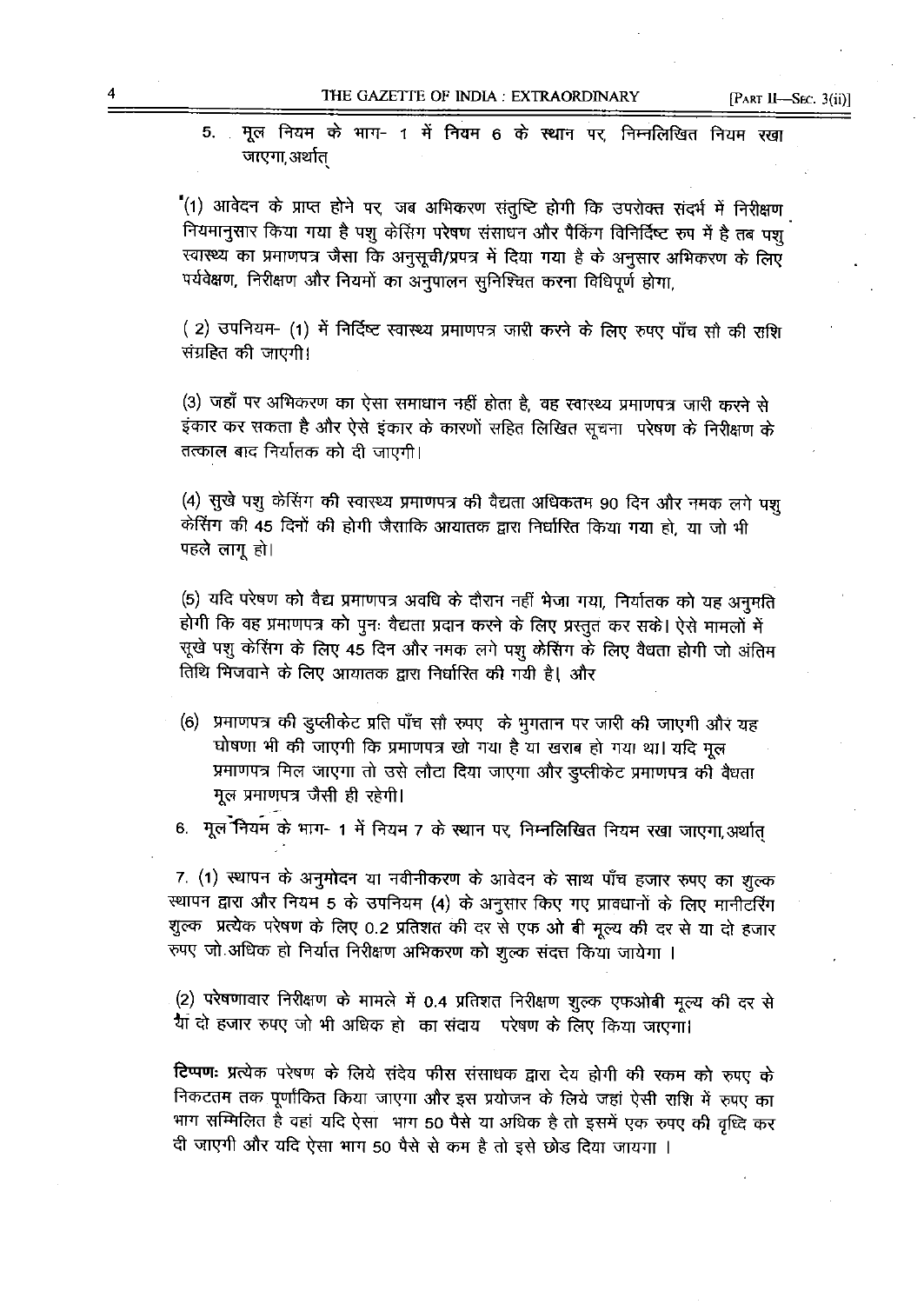7. मूल नियमों के भाग- 2 में नियम 2 नियम 3 नियम 4 नियम 5 नियम 6 और नियम 7 का लोप किया जाएगा ।

> [फा. सं. 2/95/2011--निर्यात निरीक्षण] डी. एस. ढेसी, संयुक्त सचिव

**टिप्पण:** मूल नियम भारत के राजपत्र में अधिसूचना संख्यांक का0आ0 2948 तारीख 3 नवम्बर, 1997 द्वारा प्रकाशित किए गए थे ।

## MINISTRY OF COMMERCE AND INDUSTRY

## (Department of Commerce)

#### NOTIFICATION

#### New Delhi, the 8th June, 2012

**S.O. 1315(E).—In exercise of the powers conferred by section 17 of the Export (Quality** Control and Inspection) Act, <sup>1963</sup> {22 of 1963), the Central Government hereby makes the following rules further to amend the Export of Animal Casings (Quality Control and Inspection) Rules, 1997, namely: -

- 1. These rules may be called the Export of Animal Casings (Quality Control and Inspection) Amendment Rules, 2012.
- 2. In the Export of Animal Casings (Quality Control and Inspection) Rules, 1997, (hereinafter referred to as the principal rules) in Part I, in rule 2, -
- (i) for clause (b), the following clause shall be substituted, namely: -

"(b) "Agency" means any of the Export Inspection Agencies established or recognized by the Central Government under Section 7 of the Act;";

(ii) for clause (g}, the following clause shall be substituted, namely: -

"(g) "Competent Authority" means Export Inspection Agencies established under section 7 of the Act;";

(iii) for clause (h), the following clause shall be substituted namely: -

"(h) "Intestines" means small and large intestines or gullet or weasand of an animal;";

(iv) after clause (k), the following clause shall be inserted, namely: -

"(I) "approved establishment" means any premises where animal casings are prepared. processed, packed or stored;";

(v) after clause (i), the following clause shall be inserted, namely:  $-$ 

"(m) "competent personal" means the person responsible for the establishment to take all necessary measures so that at all stages of  $2074$  GI  $/2 - 2$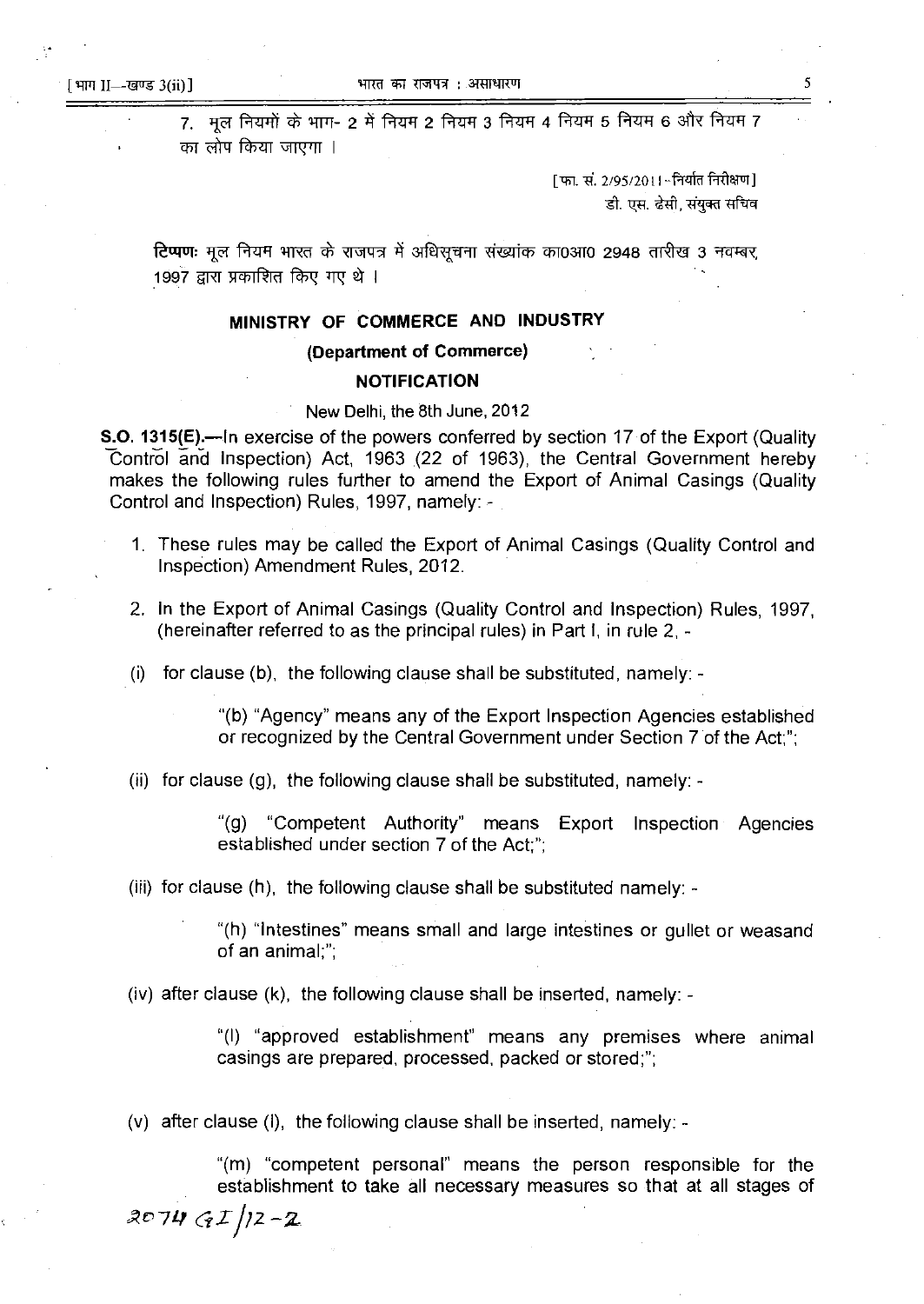production of animal casings, the specification are compiled with, as per the national and importing country's requirements;";

- 3. In the principal rules, in Part I, for rule 3, following rule shall be substituted, namely:-
	- "3. (1) "The primary responsibility of the "establishment is to ensure that the Animal Casings intended for export are handled, processed at all stages of production storage and transport under proper hygienic conditions so as to meet the health requirements laid down under these rules and that the products conform to the specifications given in the order by the Central Government under section 6 of the Act.

(2) For export to European Union, the Competent Authority shall ensure that the establishment comply with the requirements, based on the food safety based management system, by regular monitoring of the establishment as per the rules.

(3) For export to Non-European Union countries, Competent Authority shall ensure that every consignment conforms to the standards specifications recognised by the Central Government, by undertaking the consignment-wise inspection and alternatively processor exporting to Non-European Countries shall have an option for getting their establishment approved under food safety based management system.

(4) For effective monitoring of the scheme, the Export Inspection Council shall issue necessary instructions in this regard."

- 4. In the principle rules, in Part I, for rule 5, the following rule shall be substituted, namely:-
	- "5. (1) Any statutory restrictions imposed by Central Government or any State Government with respect to commercial and environmental conservation measures from time it time shall strictly be adhered to.

(2) The approved establishment shall ensure that the competent personal responsible for the establishment to take all necessary measures so that all stages of production of animal casings that notification are complied with and the said persons must carry out their own checks based on the following requirements, namely:-

- (a) identification of critical points in their establishment on the basis of the manufacturing process used;
- (b) establishment and implementation of methods for monitoring and checking such critical points;
- (c) taking samples through the representative of Competent Authority (CA) for analysis in <sup>a</sup> Council approved laboratory for the purpose of checking the cleaning and dis-infection method and for the purpose of checking compliance with the requirements in this notification and other importing countries requirements;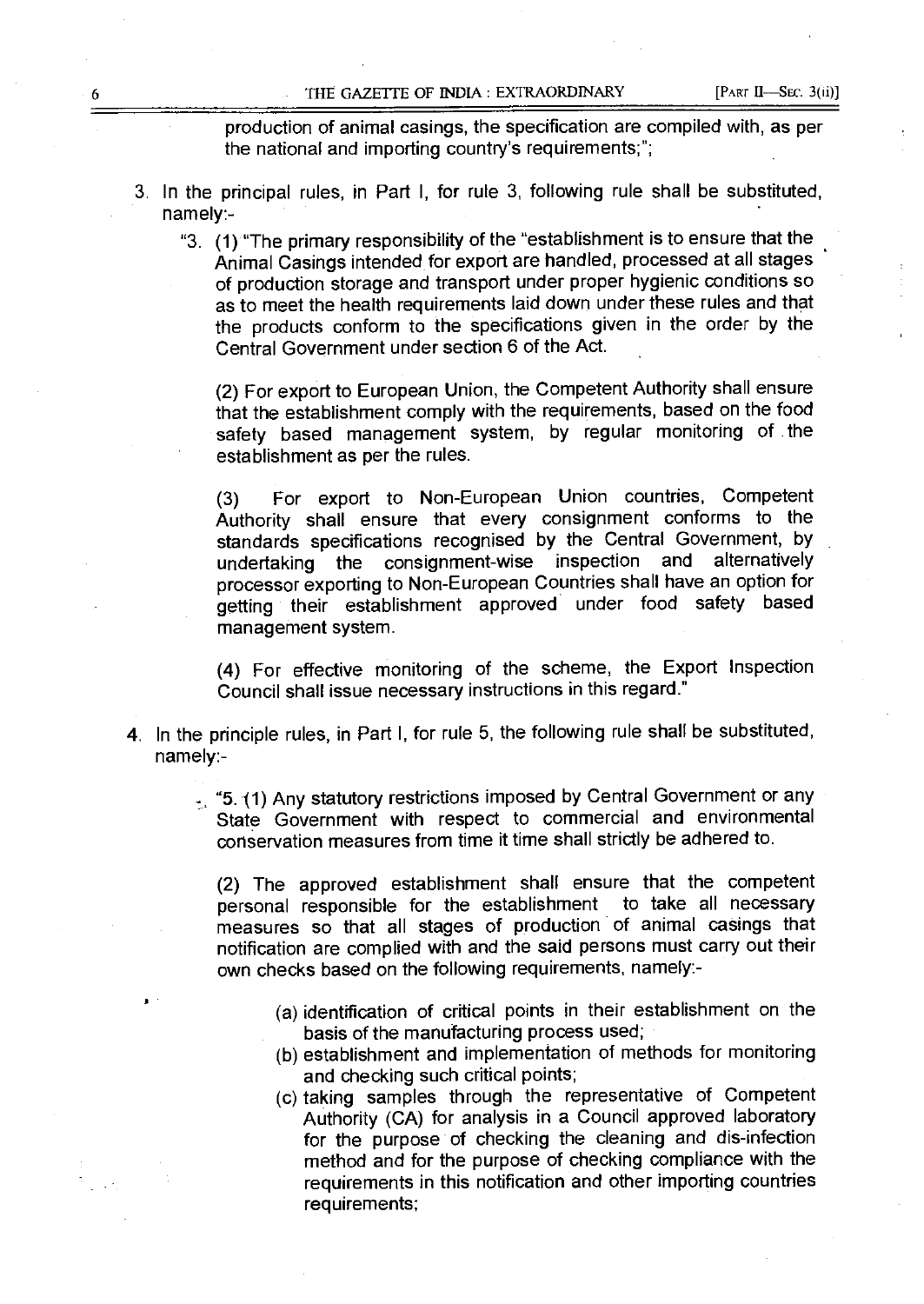(d) keeping <sup>a</sup> written record or record register in indelible fashion of the preceding points with <sup>a</sup> view to submitting them to the Competent Authority and the result of the different checks and tests will in particular be kept for <sup>a</sup> period of at least two years."

(3) If the result of own checks or any information at the disposal of the persons responsible referred to above reveal the risk' of health or suggest that one might exist, appropriate measures shall be taken under official supervision of the recognised Competent Authority.

(4) The Competent Authority shall accord approval or renewal to such establishment if it is satisfied that such establishment meet the requirements with regard to nature of activities they carry out and if the establishments decide to carry out activities other than those for which it has received, in such cases the specific approval from the Competent Authority shall be obtained for that purpose.

(5) The Competent Authoritymay take the assistance of representatives from the Ministry of Agriculture at State or Central level and or Food Safety and Standards Authority of India in the matter of approval and or renewal of establishment.

(6) The Competent Authority shall take necessary measures if the requirements related to approval or renewal of approval cease to be met.

(7) The Export Inspection Agency shall draw up <sup>a</sup> list of the approved establishments each of which shall have an official number and shall notify appropriate authorities of its list of approved establishment and any subsequent change thereof.

(8) The inspection and monitoring of establishments shall be carried out regularly under the responsibility of the recognized Competent Authority which shall at all times have free access to all parts of the establishment and records pertaining to application of this notification.

(9) The Competent Authority shall issue certificates on request from the exporter or processor after satisfying itself that the requirements of the relevant standard are fulfilled."

5. In the principal rules, in Part I, for rule 6, the following rule shall be substituted, namely:-

"(1) On receipt of the application, the agency, on satisfying itself on the basis of inspection carried out as referred above that the consignment of Animal Casings has been processed and packed according to the specification applicable to it, shall issue Animal Health Certificate in the proforma laid down in the Schedule VII and it shall be lawful for the agency to supervise, oversee and secure compliance of these rules;